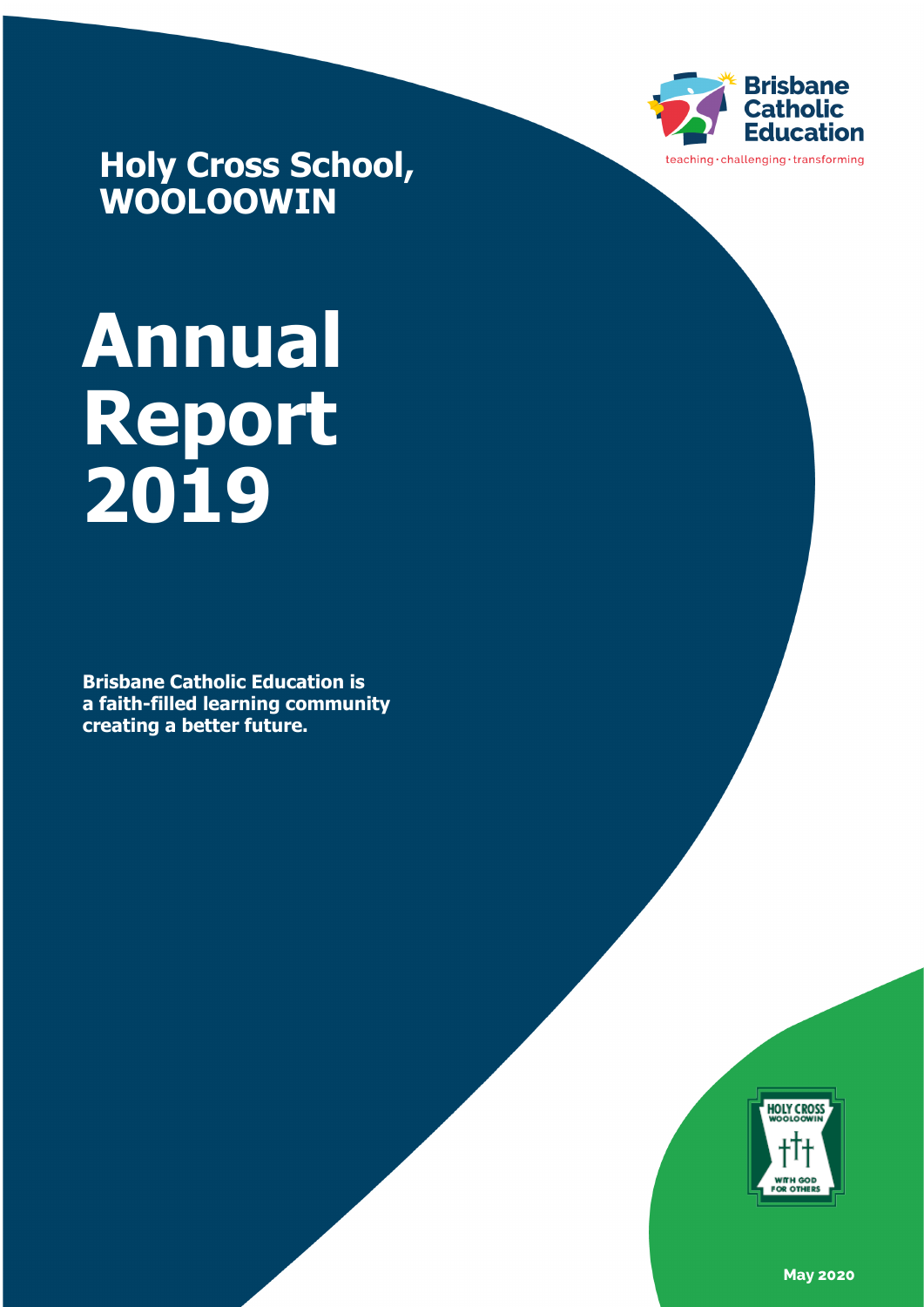## Contact information

| School                | <b>Holy Cross School</b>            |
|-----------------------|-------------------------------------|
| <b>Postal address</b> | Morris Street, WOOLOOWIN, QLD, 4030 |
| <b>Phone</b>          | $(07)$ 3857 2443                    |
| Email                 | pwooloowin@bne.catholic.edu.au      |
| School website        | www.hcpswooloowin.gld.edu.au        |
| <b>Contact Person</b> | Robert Amedee - Principal           |

### **Principal's foreword**

The 2019 Annual Report presents information for reporting requirements and informs the wider community of our school's operations and achievements through the year. The report includes information on the school's profile, curriculum delivery, social climate, school funding, workforce composition and student performance.

#### **School progress towards its goals in 2019**

Holy Cross School has achieved tremendous success in reaching its set goals for 2019. This was reported to the P&F at the AGM. It was widely acknowledged that significant progress had been made and that community consultation was quite significant.

| Goal                                                                                                                                                                                                                                                                                                                                                                         | <b>Progress</b> |
|------------------------------------------------------------------------------------------------------------------------------------------------------------------------------------------------------------------------------------------------------------------------------------------------------------------------------------------------------------------------------|-----------------|
| By the end of 2019 we will embed leadership and teaching practices to build<br>school capacity to sustain learning growth in Literacy across the Curriculum.<br>By the end of 2019 90% of students in Yrs 3-6 will achieve Benchmark 20-24<br>in the Writing Criteria. By the end of 2019 - 90% of students in Prep - Year 2<br>will meet the BCE Targets for PM Benchmarks. | Achieved        |
| By the end of 2019 we will support the school wide implementation to<br>introduce a Catholic Perspective on Relationships and Sexuality Education<br>into the HPE Australian Curriculum                                                                                                                                                                                      | Achieved        |
| In 2019, as an Emerging Focus School, we will partner with EO's<br>Mathematics to introduce the NUMA strategy to staff and follow a building<br>capacity menu to engage with NUMA activities.                                                                                                                                                                                | Achieved        |
| Continue to improve access to digital resources for teaching and learning by<br>improving infrastructure and facilitating PD for Staff                                                                                                                                                                                                                                       | Achieved        |
| Continue to provide support for students who require adjustments to<br>optimise learning                                                                                                                                                                                                                                                                                     | Achieved        |
| Explore and communicate a recontextualized Catholic World view with and to<br>all stakeholders                                                                                                                                                                                                                                                                               | Achieved        |
| Provide clarity and uniform understanding regarding PB4L through PD for<br>staff and parents.                                                                                                                                                                                                                                                                                | Achieved        |
| Enhance public image by direct advertising, revision of website<br>documents, and electronic signage                                                                                                                                                                                                                                                                         | Achieved        |
| Continue Master planning for external and internal spaces                                                                                                                                                                                                                                                                                                                    | Achieved        |

#### **Future outlook**

The explicit improvement agenda for 2020 will focus on gaining improvements in

1. Developing strong catholic identity through: increased connections with the Mercy organisations; educating the parent community in catholic social teaching; embedding catholic perspectives iin work programs and enhancing staff faith formation and pedagogy in religious education teaching.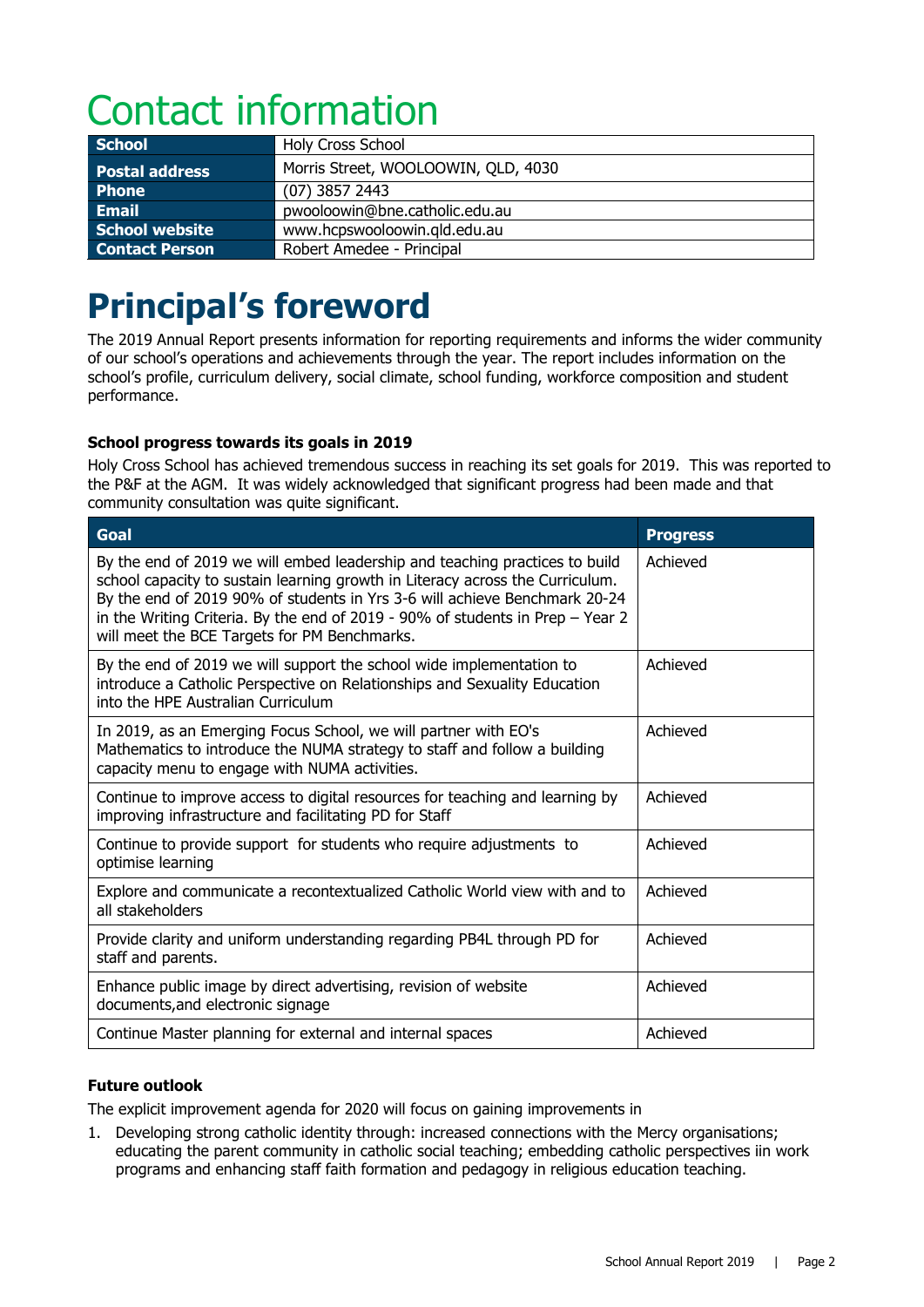- 2. Enhancing excellent learning and teaching through: reaching benchmark targets in reading and writing; evidencing effective and expected practices throughout the school; enhancing specific mathematics strategies; and developing data and professional learning plans.
- 3. Building a sustainable future through: developing increased staff capacity in digital skills; promotion of increased school attendance; development of a school attendance policy; and commencing the masterplan for the outdoor learning spaces of the school.

### **Our school at a glance**

#### **School profile**

Holy Cross School is a Catholic administered through Catholic Education Archdiocese of Brisbane.

**Coeducational or single sex:** Coeducational

**Year levels offered in 2019:** Primary

#### **Student enrolments for this school:**

|      | Total | <b>Girls</b> | <b>Boys</b> | <b>Aboriginal and</b><br><b>Torres Strait</b><br><b>Islander</b><br>students |
|------|-------|--------------|-------------|------------------------------------------------------------------------------|
| 2019 | 198   | 98           | 100         | ા                                                                            |

Student counts are based on the Census (August) enrolment collection.

#### **Characteristics of the student body**

Our school enrolment cohort reflects the diversity of the population of the suburbs in the inner north of Brisbane from which it is drawn. Within the 5km ring, the school draws enrolment from the local area as well as from suburbs along transport corridors to the CBD and the Royal Brisbane and Women's Hospital health precinct at Herston. While most of our students are Catholic, children of other Christian and religious traditions, whose families share our values and support our ethos, are also enrolled at our school. Our school responds to the diversity of educational need which our students present, by providing quality, inclusive Catholic education. Students continue their Catholic Secondary Education at local schools established by Religious Institutes such as St Rita's, Mt Alvernia, Padua College, St Joseph's Gregory Tce and St Joseph's Nudgee. Mt Maria Secondary College provides Catholic co-educational, secondary education and is also a feeder school for Holy Cross students. Some students also continue their secondary education at the local State Colleges

#### **Curriculum delivery**

#### **Approach to curriculum delivery**

Our curriculum is delivered in short learning and teaching cycles of approximately 4 weeks. The basis for these cycles is the Australian Curriculum Achievement Standards.

Using the Brisbane Catholic Education Model of Pedagogy and incorporating recent data from student assessments and evaluations, teacher create engaging and inquiry-based learning opportunities. Brisbane Catholic Education Expected and effective practices ensure that classroom teaching, and learning meets the needs of all learners. High expectations are held for all learners and our Student Support Team collaborate with class teachers to ensure that these high expectations are met.

All elements and subjects of the Australian Curriculum are taught at Holy Cross. Literacy and Numeracy are a major foci and we ensure a broad curriculum with specialist class lessons in Art, Music, Italian and Physical Education.

#### **Co-curricular activities**

Co-curricular activities provided at Holy Cross include:

- Zone 6/ City Districts sports events Swimming, Athletics, Cross Country
- Chess Club
- Robotics Club
- Tennis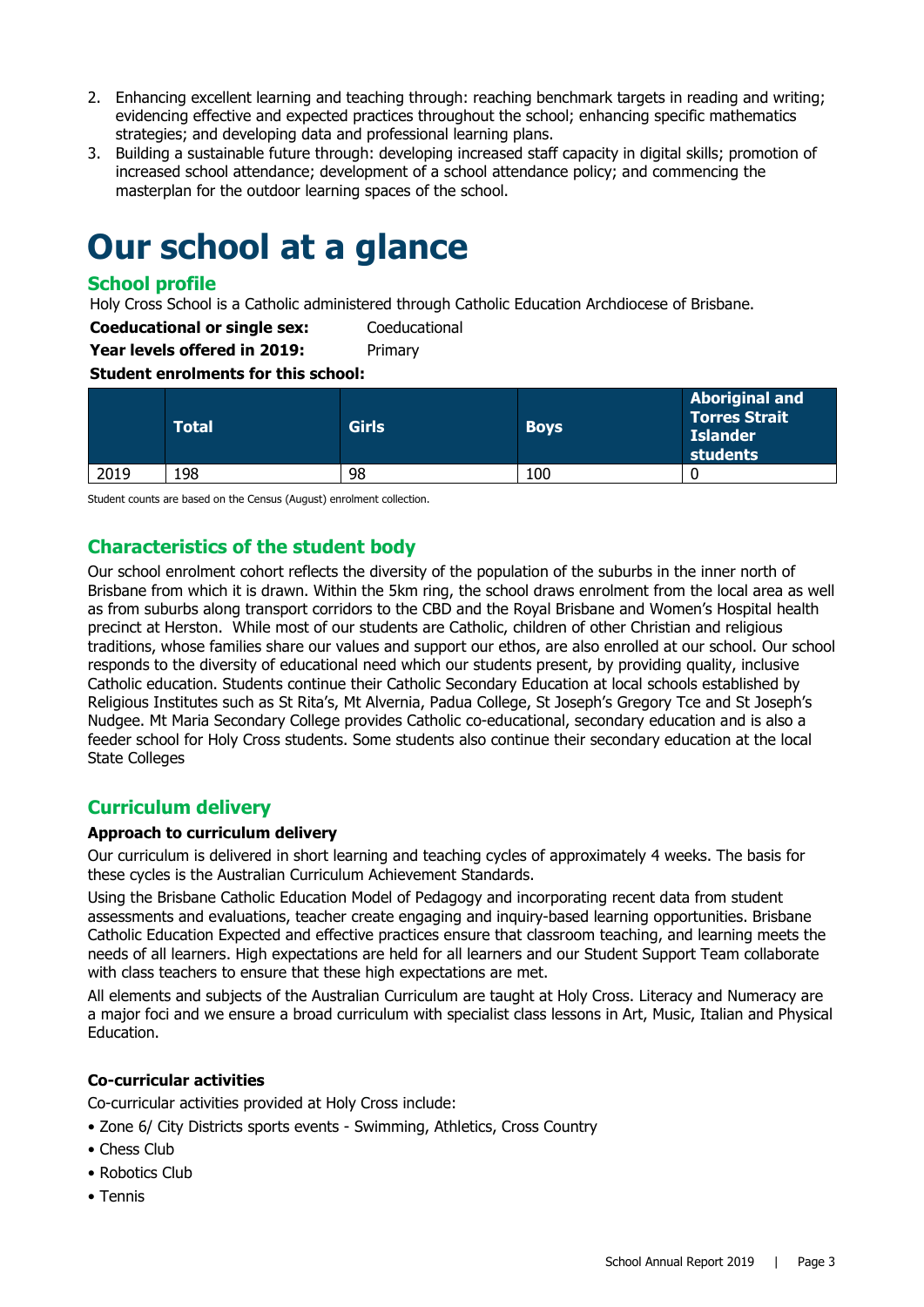- Mini Vinnies Group
- Senior Choir
- Junior Choir Private
- Concert Band
- Dance Cart

#### **How information and communication technologies are used to assist learning**

At Holy Cross the general capability of ICT is embedded in learning areas across the full spectrum of the Curriculum. The school's digital infrastructure ensures 1:1 digital access for students from Yrs. 4-6 and 1:2 access in Yr 3 and 1:3 access for students in Prep – Yr 2. Students with disabilities utilise technology to allow full access to the curriculum particularly the use of speech-to-text and text-to-speech.

#### **Social climate**

#### **Overview**

Holy Cross Student Behaviour Support Plan ensures that all members of the community are aware of the expectation of all in our school that we will be "safe and respectful learners" It outlines our responses to minor and major productive and non-productive behaviours including how the school responds to bullying.

Our school participates in the National Anti-Bullying Day and enlists the support of student leaders who cofacilitate activities associated with the day.

The Student Support Team collaborate with Class Teachers, Students and Parents/ Guardians to develop responses to persistent major non-productive behaviours and, where necessary, seek support from external agencies to ensure appropriate and effective responses to improve student behaviour.

Our Pastoral Worker, Guidance Counsellor co-ordinate the Pastoral responses in our community. These responses can also involve the collaboration of the Student Support Team which includes Leadership Team and staff representatives.

This framework assumes that appropriate social behaviours can and should be taught so that our students can enjoy the positive experiences of inclusion, friendship, cooperation and support for others which are a characteristic of Christian life.

Recent student behaviour support surveys and student surveys indicate that students hold a positive view that Holy Cross is a safe and supportive environment.

Adjustments to ensure that an inclusive approach to curriculum delivery are developed as teachers plan the class teaching and learning cycles. Support is offered to teachers to make these adjustments by the Student Support Team.

#### **BCE Listens Survey - Student satisfaction**

| <b>Performance measure</b>                                                                                                      |        |
|---------------------------------------------------------------------------------------------------------------------------------|--------|
| Percentage of students who agree* that:                                                                                         | 2018   |
| At my school, I can express my beliefs                                                                                          | 92.7%  |
| My school encourages all students to participate in spiritual and religious activities and<br>projects outside of the classroom | 90.6%  |
| Religious Education at my school is interesting and engaging                                                                    | 81.8%  |
| I see school staff practising the values and beliefs of my school                                                               | 94.1%  |
| My school looks for ways to improve                                                                                             | 100.0% |
| Students at my school are encouraged to voice their concerns or complaints                                                      | 96.3%  |
| Teachers treat students fairly at my school                                                                                     | 100.0% |
| Teachers recognise my efforts at school                                                                                         | 100.0% |
| I feel safe at school                                                                                                           | 94.6%  |
| My school helps me to respect the needs of others                                                                               | 92.9%  |
| I am happy to be at my school                                                                                                   | 91.1%  |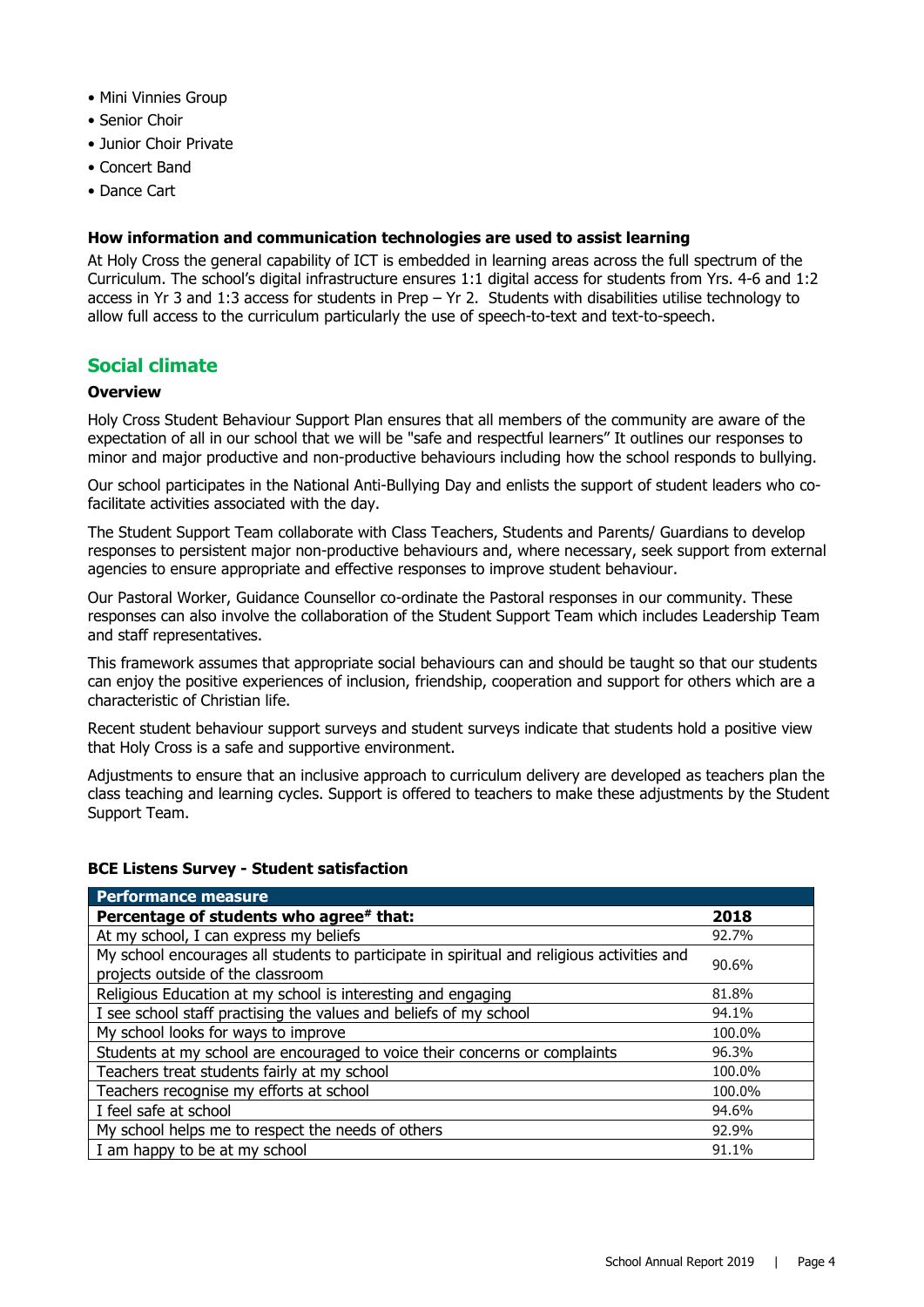#### **BCE Listens Survey - Parent satisfaction**

| <b>Performance measure</b>                                                      |       |
|---------------------------------------------------------------------------------|-------|
| Percentage of parents/carers who agree# that:                                   | 2018  |
| This school helps my child to develop their relationship with God               | 93.8% |
| My child is encouraged to participate in spiritual and religious activities and | 96.8% |
| projects outside of the classroom                                               |       |
| Religious Education at this school is comprehensive and engaging                | 95.3% |
| I see school staff practising the values and beliefs of the school              | 97.0% |
| This school looks for ways to improve                                           | 89.2% |
| The school is well managed                                                      | 88.4% |
| My child is making good progress at this school                                 | 92.9% |
| This school is a safe place for my child                                        | 95.7% |
| This school helps students respect the needs of others                          | 92.9% |
| Teachers and staff are caring and supportive                                    | 97.1% |
| Teachers at this school expect my child to do their best                        | 94.4% |
| Teachers and staff relate to students as individuals                            | 97.1% |
| The teachers help my child to be responsible for their own learning             | 94.3% |
| My child is motivated to learn at this school                                   | 93.1% |
| I can talk to my child's teachers about my concerns                             | 98.6% |
| This school offers me opportunities to get involved in my child's education     | 97.2% |
| My child's learning needs are being met at this school                          | 91.4% |
| I am happy with my decision to send my child to this school                     | 92.5% |

#### **BCE Listens Survey - Staff satisfaction**

| <b>Performance measure</b>                                                                 |        |
|--------------------------------------------------------------------------------------------|--------|
| Percentage of staff who agree# that:                                                       | 2018   |
| This school helps me to develop my relationship with God                                   | 100.0% |
| My school encourages all students to participate in spiritual and religious activities and | 100.0% |
| projects outside of the classroom                                                          |        |
| Religious Education at this school is comprehensive and engaging                           | 100.0% |
| I see school staff practising the values and beliefs of this school                        | 100.0% |
| This school is well managed                                                                | 100.0% |
| My concerns are taken seriously by the school                                              | 100.0% |
| This school is a safe place to work                                                        | 100.0% |
| This school has an inclusive culture                                                       | 100.0% |
| This school has a culture of striving for excellence                                       | 100.0% |
| All my students know I have high expectations of them                                      | 100.0% |
| I am proud to be a member of this school                                                   | 100.0% |
| Overall, I am happy with my decision to work at this school                                | 100.0% |

# 'Agree' represents the percentage of respondents who Somewhat Agree, Agree or Strongly Agree with the statement.  $DW = Data$  withheld to ensure confidentiality.

### **Family and community engagement**

- Information evenings are held by each class teacher at the beginning of the school year during which the curriculum overview and class procedures are outlined. Each term a curriculum overview, and opportunities for support of students learning both at home and at school is shared with our parent community.
- Parent teacher meetings are held at the beginning of Term 2, regarding student progress and achievement, and a written report prepared each semester. Curriculum Access Plans are developed in consultation with parents to ensure progress of exceptional learners.
- There are clear channels developed for communication between staff and parents, and parents are very welcome to support learning in Literacy blocks, Maths activities, or as part of our Literacy support program. The school also appreciates parental support at the Tuckshop, on sports days, and attendance at our weekly assemblies. Parent feedback and input is invited to Annual Planning and External Review.
- The monthly P&F meetings provide opportunities for dialogue between home and school.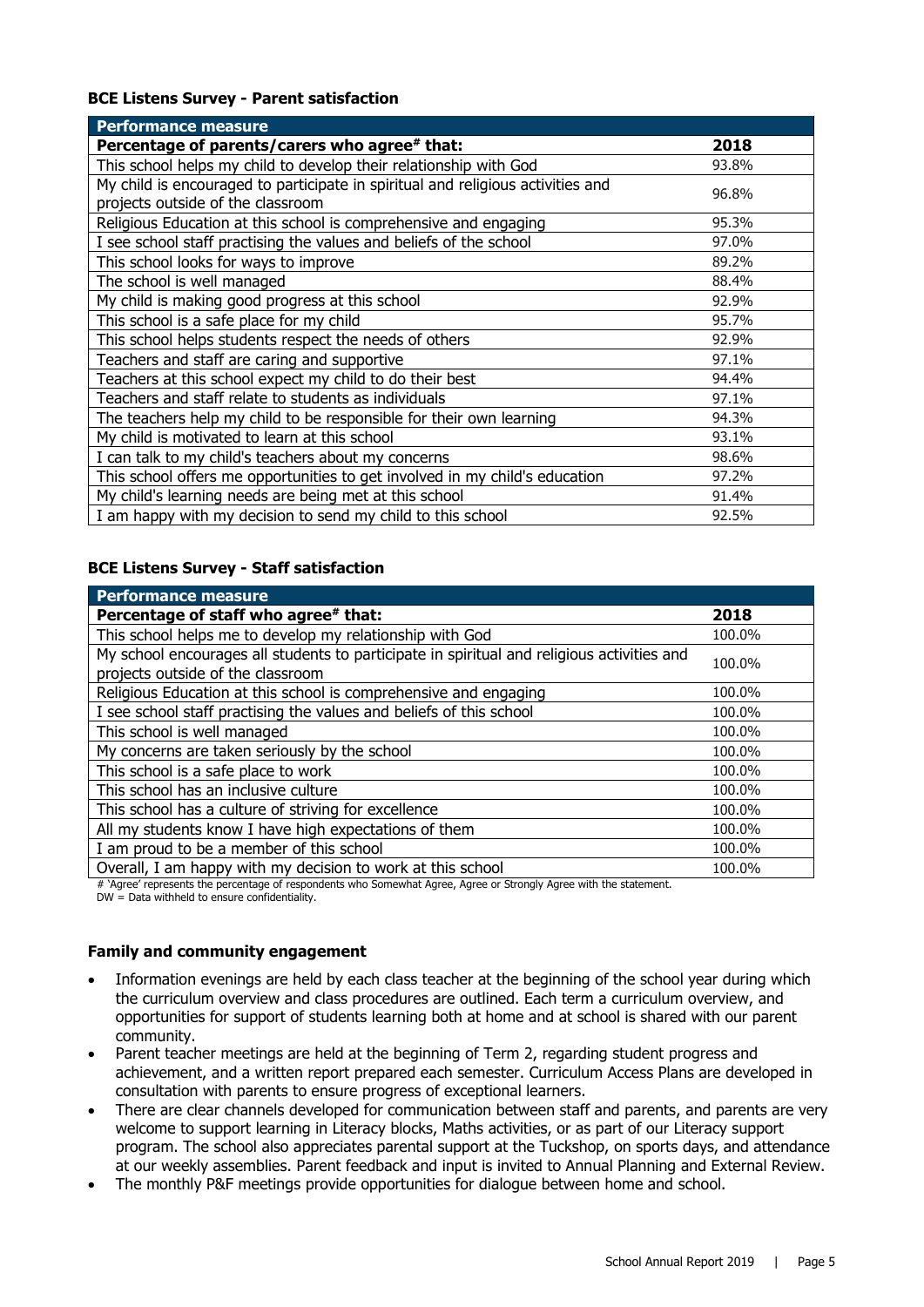- In 2019 an external review took place which included family and community feedback on school progress and potential improvements.
- Positive partnerships with Autism Queensland (AQ). This included co-operative professional development of staff across the two organizations. School parents were also involved in this initiative. Changes to our Professional Learning Plans were made following consultation. An AQ staff member was employed a half day a week at Holy Cross and two students had dual placements with AQ.

#### **Environmental footprint**

#### **Reducing the school's environmental footprint**

This is the first year of reporting on the school's electricity usage. Responsible energy usage supports the school's efforts towards a living response to Pope Francis' Encyclical Laudato Si' Care for our Common Home. Holy Cross School installed several sensor lights and incorporated some LED lights. It planned for an audit in 2020 to plan a way forward in reducing energy use.

| <b>Environmental footprint indicators</b> |                           |  |
|-------------------------------------------|---------------------------|--|
| Years                                     | <b>Electricity</b><br>kWh |  |
| 2019                                      | 91467                     |  |

#### **School funding**

#### **School income broken down by funding source**

School income, reported by financial year accounting cycle using standardized national methodologies and broken down by funding source is available via the [My School](http://www.myschool.edu.au/) website.

#### **How to access our income details**

- 1. Click on the My School link [http://www.myschool.edu.au/.](http://www.myschool.edu.au/)
- 2. Enter the school name or suburb of the school you wish to search.

| Find a school                   |              |                    |              | <b>Search website</b> |              |
|---------------------------------|--------------|--------------------|--------------|-----------------------|--------------|
| Search by school name or suburb |              |                    |              |                       | Go           |
| <b>School sector</b>            | $\checkmark$ | <b>School type</b> | $\checkmark$ | <b>State</b>          | $\checkmark$ |

3. Click on 'View School Profile' of the appropriate school to access the school's profile.



4. Click on 'Finances' and select the appropriate year to view the school financial information.

| chool profile | <b>NAPLAN</b> | Attendance Finances | VET in schools | Senior secondary | Schools map |
|---------------|---------------|---------------------|----------------|------------------|-------------|
|               |               |                     |                |                  |             |

Note: If you are unable to access the internet, please contact the school for a hard copy of the school's financial information.

### **Our staff profile**

#### **Workforce composition**

| Description                  | <b>Teaching Staff</b> | <b>Non-Teaching Staff</b> |
|------------------------------|-----------------------|---------------------------|
| Headcount                    | ∠⊥                    |                           |
| <b>Full-time Equivalents</b> | 15.9                  | ' 8.⊥                     |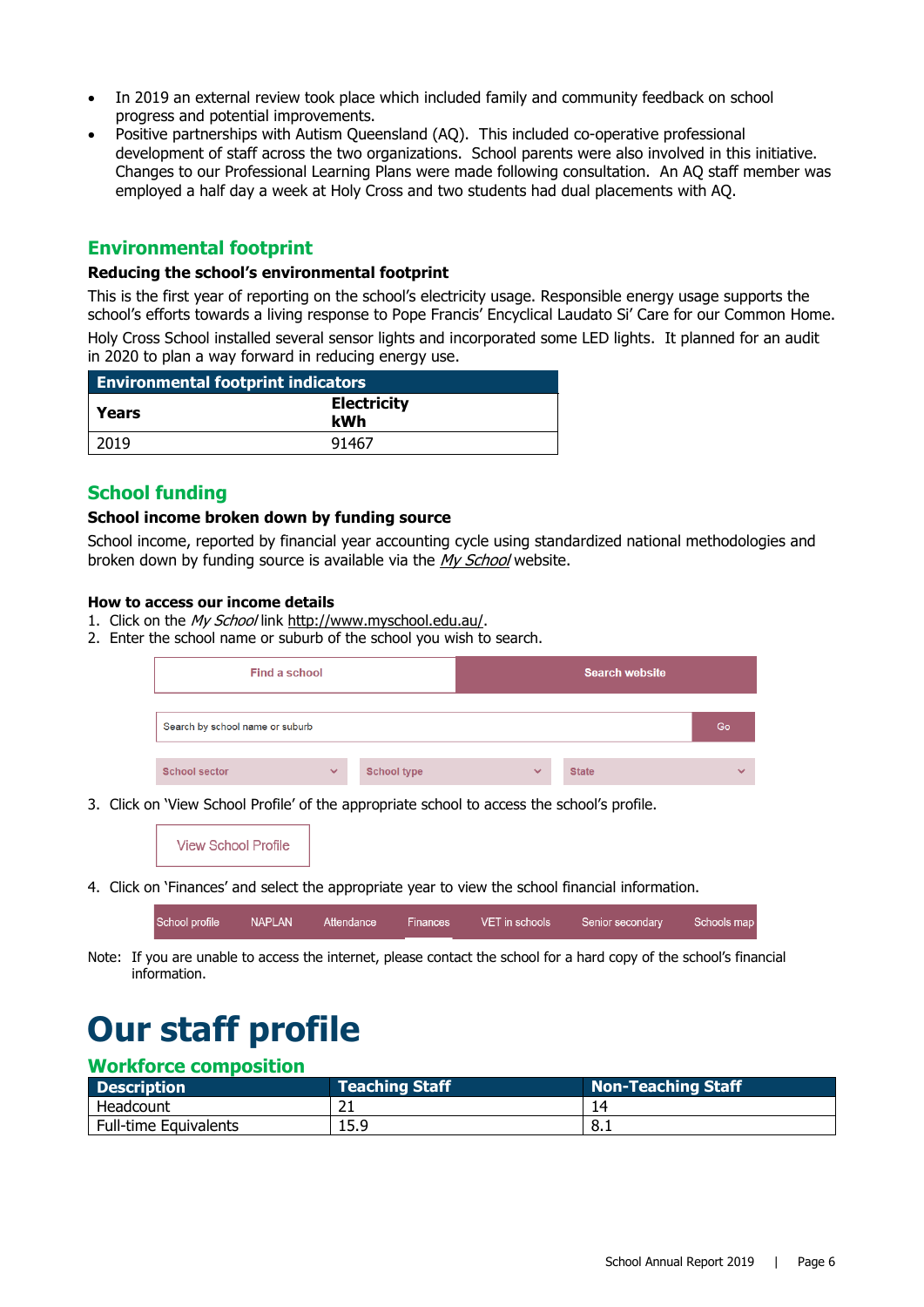#### **Qualifications of all teachers\***

| <b>Highest level of qualification</b> | Number of classroom teachers and school<br>leaders at the school |  |  |
|---------------------------------------|------------------------------------------------------------------|--|--|
| Doctorate                             |                                                                  |  |  |
| Masters                               |                                                                  |  |  |
| Graduate diploma etc.**               |                                                                  |  |  |
| Bachelor degree                       | 12                                                               |  |  |
| <b>Diploma</b>                        |                                                                  |  |  |
| Certificate                           |                                                                  |  |  |

\*Teaching staff includes School Leaders

\*\*Graduate diploma etc. includes graduate diploma, bachelor honours degree, and graduate certificate.

#### **Professional development**

#### **Expenditure on and teacher participation in professional development**

The total funds expended on teacher professional development in 2019 were \$**8814**

The major professional development initiatives are as follows:

- **STEM**
- National School Improvement Tool
- Student Behavioural support Tier 1
- Mathematics pedagogy
- Relationships and Sexual Education
- Data Analysis
- Religious Education deep learnings, catholic identity, scripture
- Mandatory training. e.g. Code of Conduct, privacy, Student protection
- Leadership development

The proportion of the teaching staff involved in professional development activities during 2019 was **100**%.

#### **Staff attendance and retention**

#### **Average staff attendance**

| <b>Description</b>                                                    |  |
|-----------------------------------------------------------------------|--|
| Staff attendance for permanent and temporary staff and school leaders |  |

#### **Proportion of staff retained from the previous school year.**

From the end of the previous school year, 95.9% of staff was retained by the school for the entire 2019.

### **Performance of our students**

#### **Student attendance**

| <b>Description</b>                                                                | O <sub>n</sub> |
|-----------------------------------------------------------------------------------|----------------|
| The overall attendance rate* for the students at this school                      | 93.1%          |
| Attendance rate for Aboriginal and Torres Strait Islander students at this school | 96.3%          |

|       | 93.9%                                                                                                                                                                                                                                                                                     |
|-------|-------------------------------------------------------------------------------------------------------------------------------------------------------------------------------------------------------------------------------------------------------------------------------------------|
|       | 91.2%                                                                                                                                                                                                                                                                                     |
|       | 96.2%                                                                                                                                                                                                                                                                                     |
| 93.6% |                                                                                                                                                                                                                                                                                           |
|       | 92.2%   Year 4 attendance rate<br>94.8%   Year 5 attendance rate<br>91.4%   Year 6 attendance rate<br>$\star$ . The concluded series where the concentration of the contracted series and series and series and series and series and series and $\epsilon$ and $\epsilon$ and $\epsilon$ |

The student attendance rate is generated by dividing the total of full-days and part-days that students attended, and comparing this to the total of all possible days for students to attend, expressed as a percentage.

The overall student attendance rate in 2019 for all Brisbane Catholic Education schools across years Prep-6 was 91.9%.